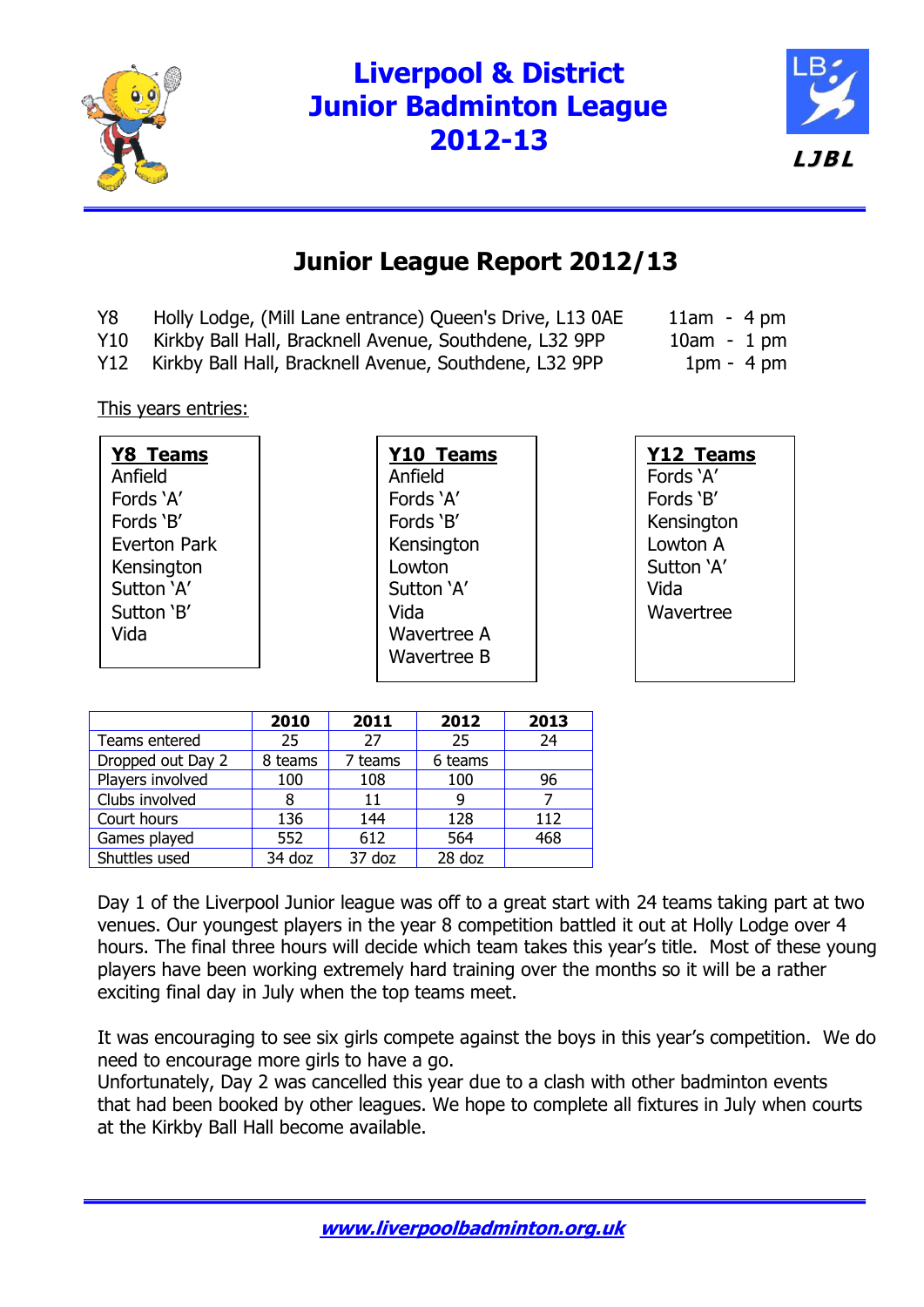

# **Liverpool & District Junior Badminton League 2012-13**



## **Y8 Holly Lodge 11 - 4pm**

| Y8 Day 1       |   | 2 | З | 4 | 5 | 6 |   | 8              | <b>Pts</b> |
|----------------|---|---|---|---|---|---|---|----------------|------------|
| 1 Sutton A     |   | 6 | 6 | 6 | 5 |   |   |                | 23         |
| 2 Sutton B     |   |   |   | 0 |   |   | 2 | 6              | 8          |
| Anfield<br>3   | N |   |   | 3 |   |   |   |                |            |
| 4 Everton Park | 0 | n | 3 |   |   |   |   | 4              |            |
| 5 Kensington   |   |   | 6 |   |   |   | O |                |            |
| Vida<br>6      |   |   |   |   |   |   |   | $\overline{2}$ |            |
| 7 Fords 'A'    |   |   |   |   | 6 |   |   | 5              |            |
| Fords 'B'<br>8 |   |   |   |   |   |   |   |                |            |

**Y10 Ball Hall 10-1pm** 8 courts available for 3 hours.

| <b>Y10 Division 1</b> |   | 2 | З | Pts |
|-----------------------|---|---|---|-----|
| 1 Kensington          |   |   |   |     |
| 2 Fords A             |   |   |   | 13  |
| 3 Sutton A            | h |   |   | 10  |
| 4 Wavertree A         |   |   |   | 13  |

| <b>Y10 Division 2</b> | $\mathbf{z}$ | 3 | 5 | Pts |
|-----------------------|--------------|---|---|-----|
| 1 Wavertree B         |              | 6 |   | 21  |
| 2 Fords B             |              | 4 |   | 11  |
| 3 Lowton              |              |   |   |     |
| Vida                  |              |   |   |     |
| 5 Anfield             |              |   |   |     |